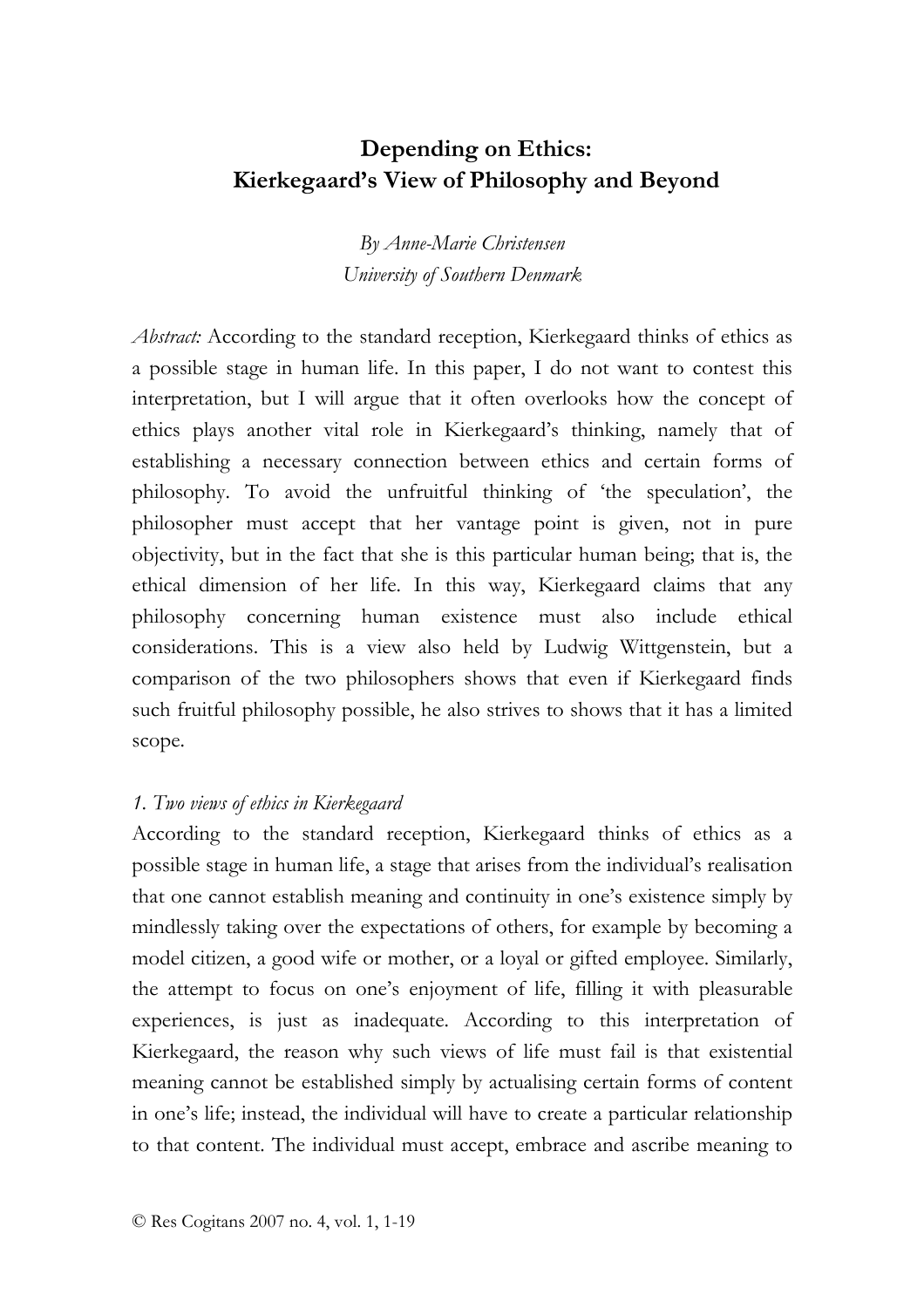her very life. That is, living ethically is to see that one ought to make this particular life one's own, that one has to establish a foundation for one's life by choosing to live this very life.

According to the standard reception, Kierkegaard presents the ethicist as a representative of this important insight into of human existence. However, he also shows how this insight has certain limitations, as it take for granted the individual's freedom and power to rule her own life. Something is missing, Kierkegaard tells us. This deficiency reveals itself when the ethical person's respect for the value given in her life almost inevitably closes in selfabsorption or self-centeredness; a tendency especially visible in Kierkegaard's portrait of the arch-ethicist, Judge Wilhelm and his somewhat self-righteous lectures on the value of marriage and friendship (EO II/ EE II). What is missing in the ethical stage is the humble recognition that our very life is a gift, a gift that reveals how we are all fundamentally dependent and powerless creatures. Despite its self-conscious character and its recognition of responsibility, the life of the ethicist becomes a form of pride as she closes her eyes to the recognition that we all owe our very existence to the mercy of God. That is why, in Kierkegaard's writing, we find the ethical stage presented as a form of life that we should find the courage and strength to transcend, by plunging into the deep waters and giving ourselves over to God.

In this paper, I do not want to contest this interpretation of Kierkegaardian ethics. Instead, I want to pursue a much more modest goal, namely that of arguing that it cannot monopolise the use of the concept of the ethical in Kierkegaard's writings. The standard interpretation fails to notice how this concept plays another vital role, as it establishes a necessary connection between our individual existence and certain forms of philosophy. Kierkegaard develops this connection via a critique of new-Hegelianism in particular and philosophy in general, claiming that philosophers' traditional belief in a purely objective description of the world results in empty speculation or pure scepticism. To avoid such fruitless ways of thinking, Kierkegaard insists that the philosopher must accept that her starting point is given, not in pure objectivity, but in the fact that she is this particular human being; that is, in the ethical dimension of her life. To Kierkegaard, this means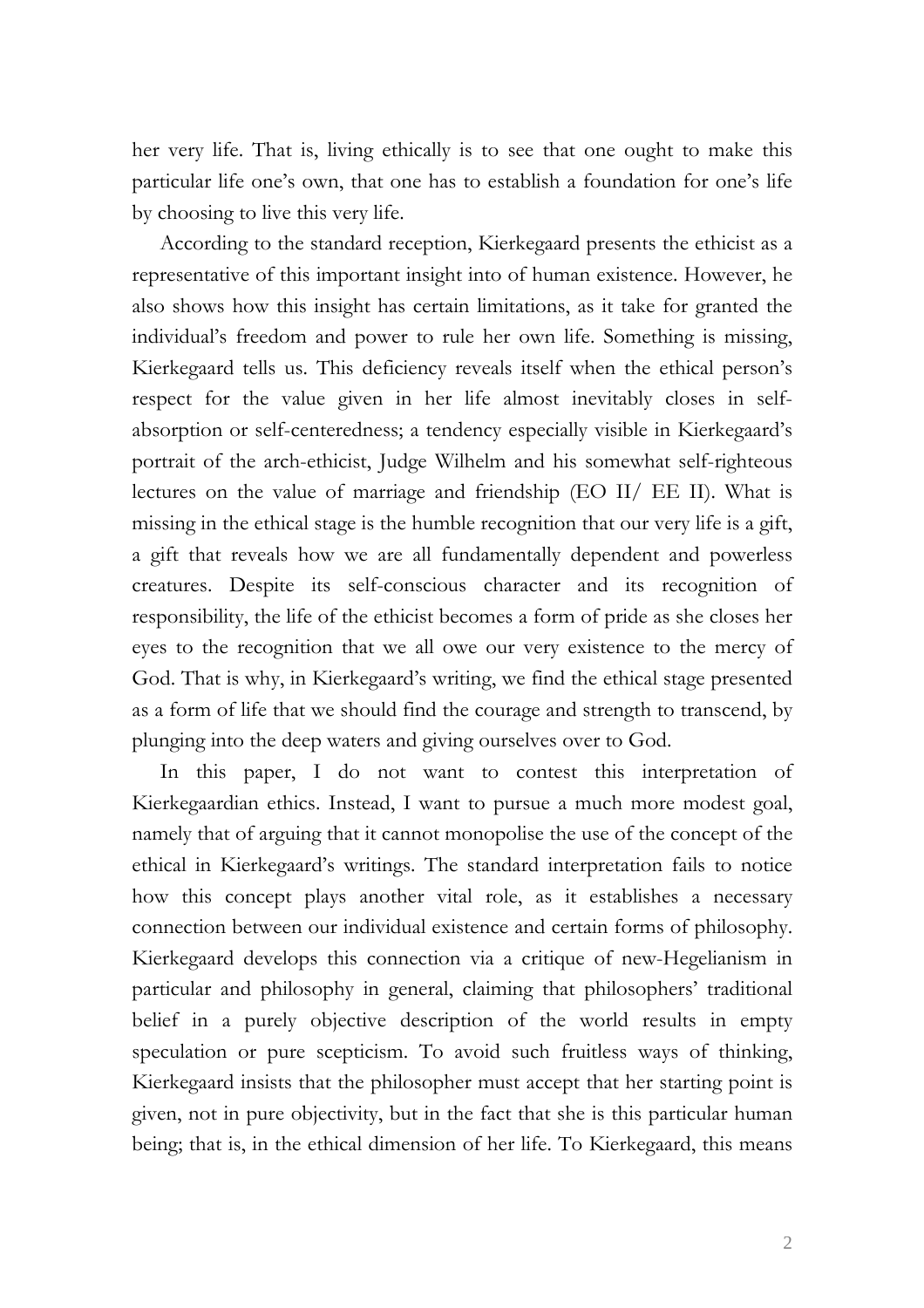that any philosophical investigation of human existence must include the ethical, and reflection on ethics simply forms a necessary part of any valuable philosophy in this area. In opposition to the vilified Hegelianism, Kierkegaard wants to show the possibility of a sound philosophy, namely the philosophy that 'remembers' ethics. In the paper, I will show how Kierkegaard develops his alternative view of philosophy by means of this second use of the concept of ethics. I will further argue that to Kierkegaard, even such fruitful philosophy has a limited scope. Finally, at the end of the paper, I will contrast Kierkegaard's view of the relation between philosophy and ethics with the views of a thinker, who also considers them to be connected, but who use this connection to reach a very different conclusion, namely Ludwig Wittgenstein.

## *2. Kierkegaard's critique of traditional philosophy: 'The Speculation'*

Kierkegaard is famous for his critique of new-Hegelianism. However, Kierkegaard criticises New-Hegelianism as the representative of a dominant tendency in human thinking, a tendency that often referred to as *the speculation* and he thereby raises a problem that concerns philosophy in general. To Kierkegaard, the concept of the speculation denotes a general stage in the development of our thinking where we attempt to gain a completely objective view of the world by engaging in an objectifying and des-engaging process that persistently leads us further away from our human starting point. Objective thinking is thus thinking released from the subject, and as such, it is valid in areas where the subject falls away as irrelevant. The problem with philosophy is, however, that we here find an inherent tendency to regard such abstract thinking as the only road to true knowledge.

Kierkegaard criticises this tendency from two different angles. The first is an epistemological critique presented by his pseudonym Johannes Climacus in the *Postscript*. Climacus does not offer a criticism of objective thinking as such, but he criticises philosophy for not seeing it is limitations. Objective thinking is relevant and appropriate when it comes to areas as logic, nature, mathematics and history, because such areas of scientific research is ruled by a necessity that makes it possible to achieve knowledge unrelated to particular subjects. However, according to Climacus, speculative philosophy transgresses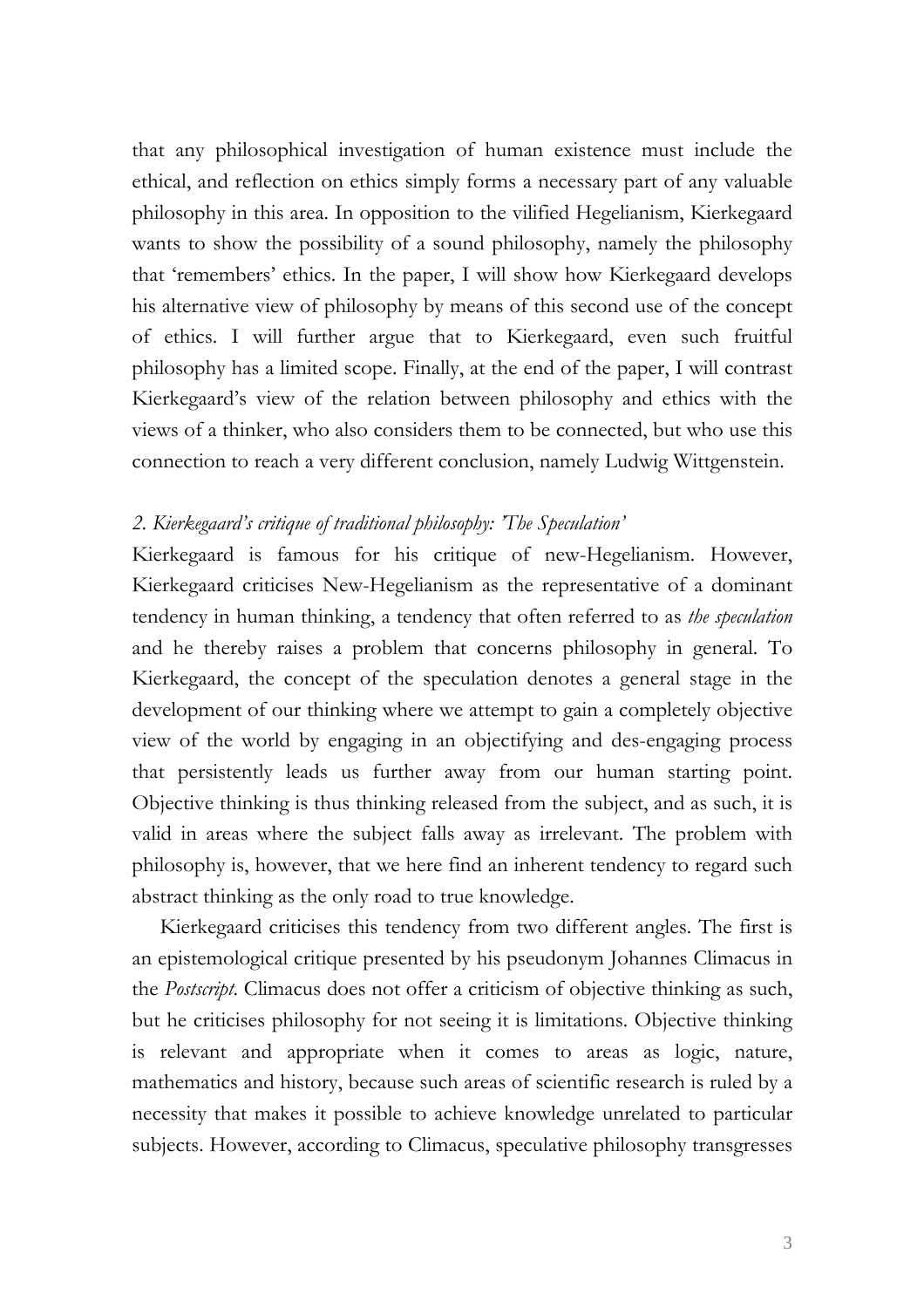this scope of objective thinking in two ways: Firstly by applying this form of thinking to questions, where it is by no means justified, namely questions concerning the human existence. Secondly, it advances the further claim that only this form of thinking is relevant to philosophical thinking. Hegelians have found a positive and certain starting point in empirical, historical and speculative thinking, but their fault to think that they therefore may treat anything from such an objective viewpoint.

To Kierkegaard, it is precisely because objective knowledge is objective that it does not apply to human life. What we investigate in objective thinking is the layout of available possibilities and their possible connections in a certain area, for example as we in logic establish the possible forms of inference without making judgements about which of them we should actually use. However, this means that objective thinking is useless in the investigation of the lives of human beings, because when it comes to a particular, concrete human being we are not presented with a number of necessarily possible, but complete neutral possibilities, instead knowledge of a person will always also have to relate these possibilities to that particular human being. The limit of objective thinking is the living subject. Human life is essentially formed by what possibilities we have actualised, which means that we are always start from the possibilities that has been chosen or forced upon us; it is not possible simply to retrace our steps and try a different road, but because of its very structure, objective thinking cannot accommodate this fact. "The infinite advantage that the logical, by being the objective, possesses over all other thinking is in turn, subjectively viewed, restricted by its being a hypothesis, simply because it is indifferent to existence understood as actuality" (CUP [1](#page-18-0)10).<sup>1</sup> The speculative philosopher does not realise how she is herself placed in time and that any human being she may examine is placed in quite the same way, and the temporality of human existence means that life develops indefinitely. To reach a correct description of such existence, philosophy will therefore have to recognize that it will never be complete, but by refusing to accept these limitations, the speculative philosopher excludes herself from the possibility of doing constructive work in this area. As Kierkegaard teasingly notes, even if "a man his whole life through occupies himself exclusively with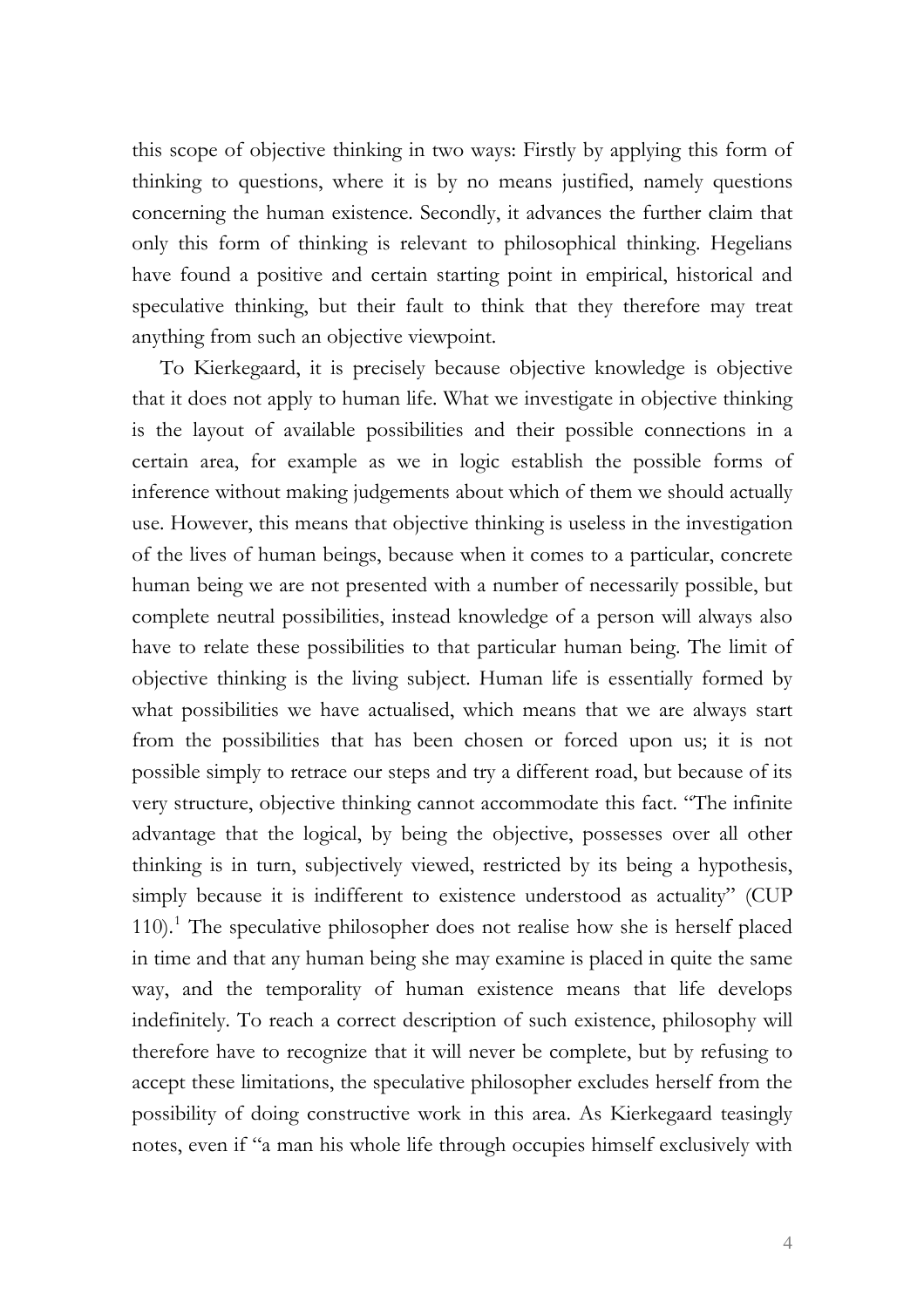logic, he still does not become logic; he himself therefore exists in other categories" (CUP 93).<sup>[2](#page-18-1)</sup> If a philosophical theory is meant to describe the lives of human beings, it will have to trace the changes and developments in human lives, or, to put the point in more Kierkegaardian terms, it will have to establish a theory or system that is itself in "a continual process of becoming"  $(EO II 173).$  $(EO II 173).$  $(EO II 173).$ <sup>3</sup>

The epistemological critique of Climacus is supported when Kierkegaard in *Either/Or* diagnoses the cause of the speculative tendency in philosophical thinking as a lack of attention towards the different nature of the questions investigated by philosophy. Philosophy has an ambition to describe the totality of life, but this ambition clouds its vision, blinding it to the fact that not all questions can be treated in the same way. Any investigation of human subjectivity meets difficulties that are essentially different from the ones raised in an investigation of the foundation of the sciences, and by neglecting this, the speculative philosopher forces a pseudo-scientific formula on what really are *ethical* questions. However, Kierkegaard not only identifies a lack of awareness in Hegel's philosophy, he also presents Climacus as an example of a philosopher who has integrated this awareness into his philosophical activity.

"Whereas the Hegelian in absentmindedness goes ahead and becomes a system of existence, and what is more, is finished – without having an ethics (the very home of existence), that *other simpler philosophy*, presented by an existing individual for existing individuals, is especially intent upon advancing the ethical." (CUP 121; my italics)<sup>[4](#page-18-1)</sup>

Climacus writings become an attempt at that 'other simpler philosophy' because he insists that any fruitful philosophy about human existence includes ethics in the 'system'. In the *Postscript*, Kierkegaard thus uses the concept of ethics to embrace all that falls outside the reach of objective thinking. Moreover, he claims that any knowledge of existence depends upon the unconditional acceptance of ethics as a condition of philosophy.

In addition to the epistemological criticism of speculative philosophy, we are in *Either/Or* also presented with an *ethical* critique. Kierkegaard here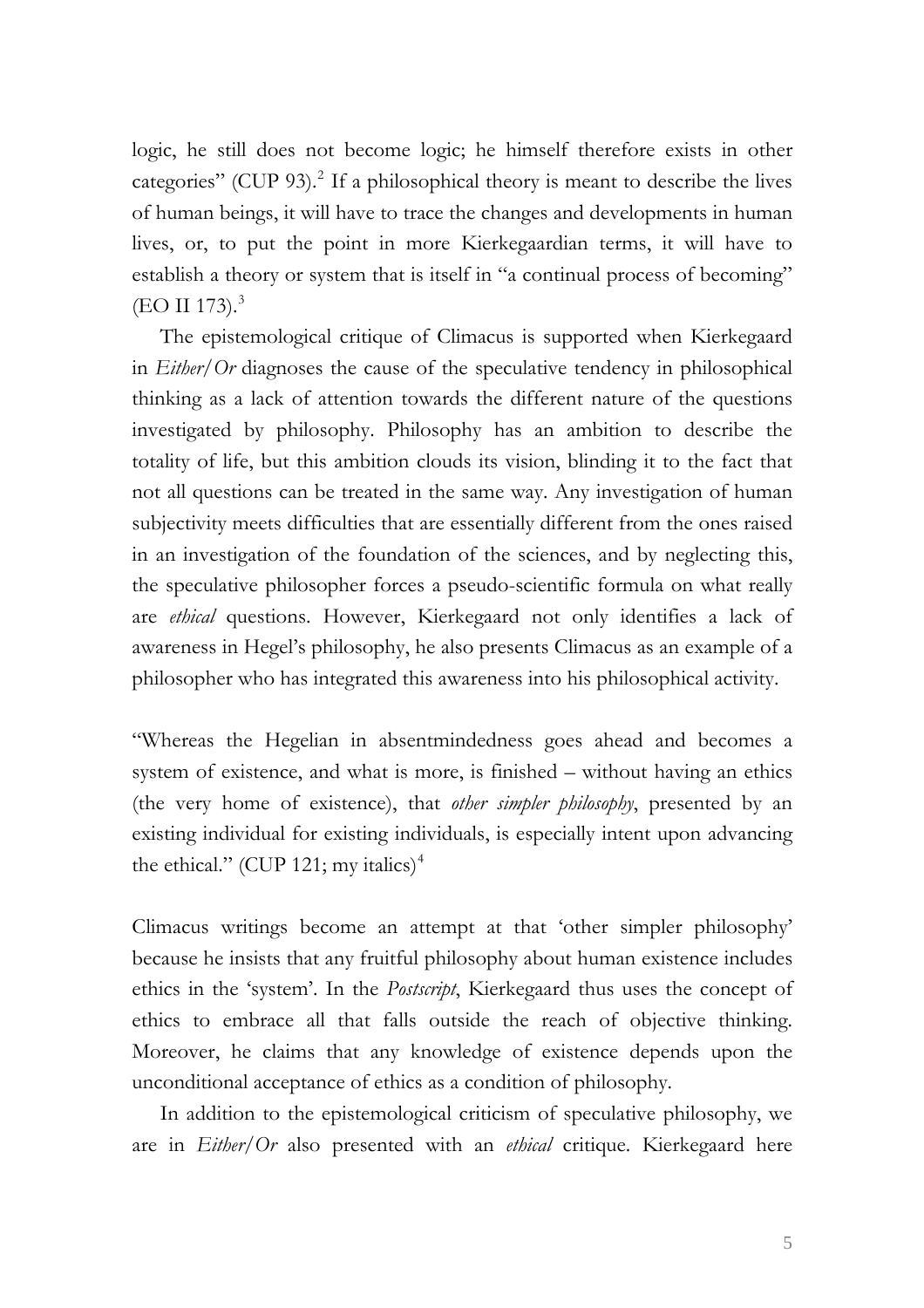distinguishes between the ethical and the objective as a difference between questions concerning thought and freedom, respectively. When we investigate thought, we disclose rational connections that are possible independently of us, while we in ethics look at connections that we have the freedom to establish. This means that in thought, we may consider contradictions preliminary, something to be overcome when we reach a more general level that may enable us to show the unity behind apparent differences. However, this method will not do when we are looking at freedom, for freedom is exactly being free to exclude some possibilities from the possible range of one's life (EO II 173/EE II 163). That this difference between the area of thought and that of freedom is of essentially importance to Kierkegaard in *Either/Or* furthermore shows in the fact that he structures that very work around two very different ways of approaching this difference. In the first part, we meet a number of voices, amongst others Johannes the Seducer, who all reject this difference and try to *live* within the sphere of rationality. This means that they avoid establishing any stable bonds or obligations, but instead try to keep all their possibilities open, as they would be open in the flight of thought. Even though this first set of characters strive to succeed in their endeavour with both elegance and energy, the first part of *Either/Or* is still permeated with the frustration that arises as they become gradually more and more aware of the inherent futility of their life-approach. One cannot live in objectivity, because here all ways of living seems equally possible – and equally uncertain: "Marry, and you will regret it. Do not marry, and you will also regret it. Marry or do not marry, and you will regret it either way" (EO I 38), as one of the anonymous aesthetics puts it.<sup>[5](#page-18-1)</sup> In the second part of  $Either/Or$ , we meet Judge Wilhelm as a representative of the realisation that in life we must transcend the categories of thought. Wilhelm is the one that presents the abovementioned critique of 'the speculation' and he furthermore argues with his friend A for making the same mistake as the Hegelians by comparing the barren character of speculative philosophy with the barrenness of the view of life of the aesthete.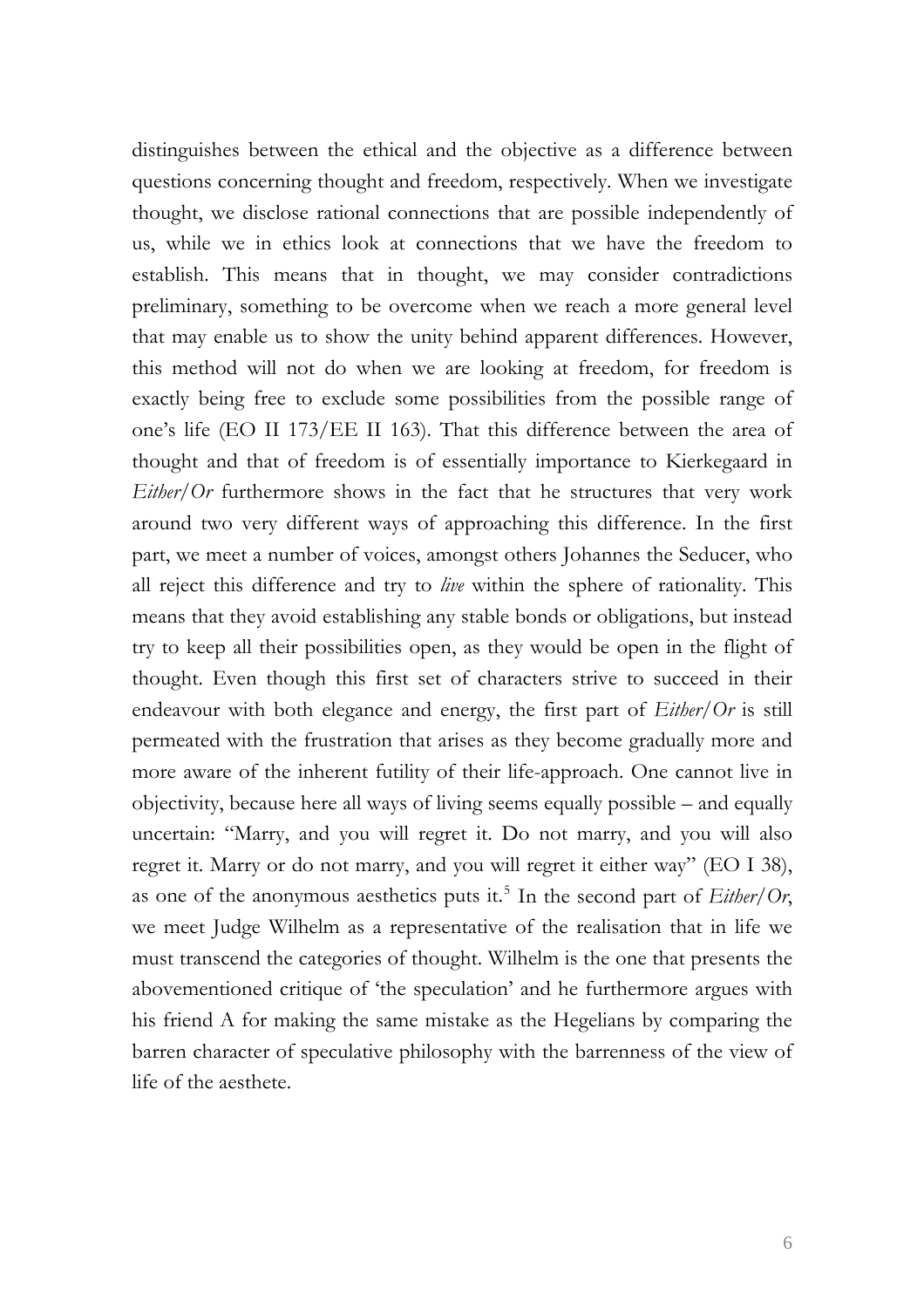"[Y]ou are strikingly similar to the philosopher, even if his actual or assumed earnestness forbids him to participate in the obligato flight in which you delight. If someone asks you whether you will sign a petition to the king, or whether you desire a constitution or the right to impose taxes, or whether you want to join this or that charitable cause, you answer, "My esteemed contemporaries, you misunderstand me. I am not a participant at all; I am outside; like a little Spanish 's' I am outside." So it is also with the philosopher. He is outside; he is not a participant. He sits and grows old listening to the songs of the past; he has an ear for the harmonies of meditation." (EO II 171-172) $<sup>6</sup>$  $<sup>6</sup>$  $<sup>6</sup>$ </sup>

Against the aesthete, Wilhelm objects that his attempt to stay neutral in all questions of life simply amounts to wasting that very life. Against the philosopher, Wilhelm objects that he acts as if there are only such wasted forms of life to consider. The aesthete and the philosopher are united in their failure to see how life is a process, an activity. Instead, both act as if life has stopped, as Wilhelm remarks (EO II 171/EE II 161).

When Wilhelm criticises philosophy's particular way of distancing and desengaging it from the world, he does so on moral grounds. The aspiration for objectivity manifests an ethical defect or *sin* in the aesthete, just as it is a sign of ethical defect in philosophy. Philosophy claims to talk of the world and from such a claim follows a demand on philosophy, namely that it should strive to put itself in a position where it is capable of investigating the entire world, including questions that lies outside the domain of the sciences. In making his claim, Wilhelm addresses us, the philosophers, directly:

"I have a valid claim against philosophy, as does anyone whom it does not dare to dismiss on the ground of total incompetence. I am a married man, I have children. What if I now ask in their name what a human being has to do in life. You will perhaps smile at the family man, and yet I think it is truly an enormous argument against philosophy, if it has nothing to answer." (EO II  $172)^7$  $172)^7$  $172)^7$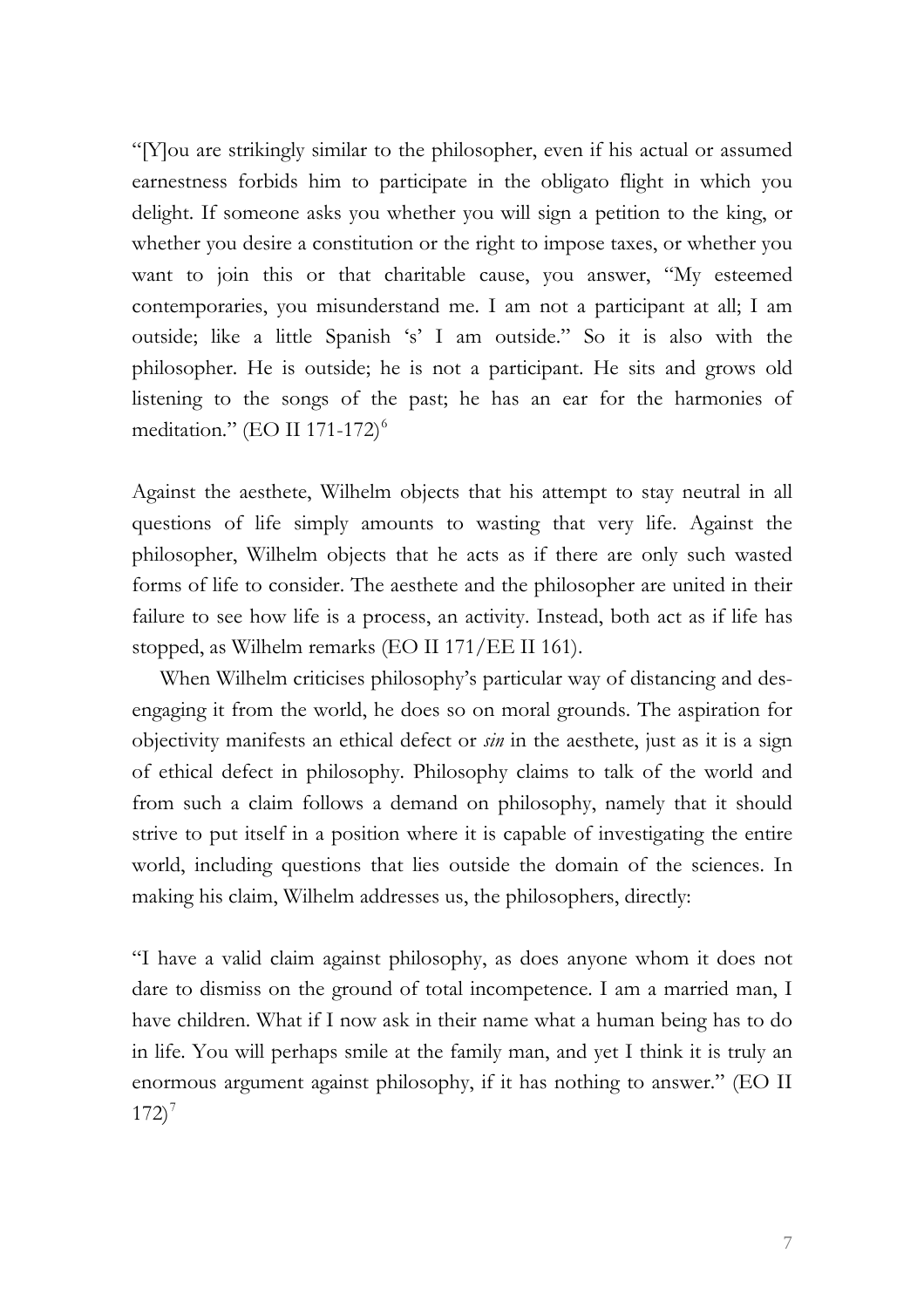We have already seen Climacus argue for philosophy's ability to go beyond a purely scientific investigation. To this, Wilhelm now adds the further assertion that philosophy is *obligated* to go beyond such an investigation, and he founds this on the claim that certain forms of potential are not ethically neutral. It is because the aesthete as a human being has the potential to take full responsibility of his life that he meets an ethical obligation to do so, and it is because the philosopher has a potential to describe such responsibilities that she in turn ought to. Philosophers should know better than trying to distance themselves from their fundamental humanity. In this way, Kierkegaard criticises philosophy not just for being unconstructive, but also for being outright demoralising. In its quest for objective knowledge, it all too easily undermines the most important part of knowledge, namely, that which concerns what it is to be a human being. We also find this criticism summarised in an almost resigned outcry from Climacus: "Now, should we not agree to be human beings!" (CUP  $51$ )<sup>[8](#page-18-1)</sup>

#### *3. The ethics of philosophy*

By insisting that any philosophical investigation of human existence must take its starting point in the fact that the philosopher is a particular human being, Kierkegaard places ethics at the centre of philosophical activity. However, the fact that ethics occupies such a central role in his thinking is often overlooked. On of the reasons for this is the strong emphasis that interpreters often place on the theory of stages, as this emphasis favours a tendency to view ethics – in Kierkegaard's universe – as an attitude to life that should be transcended in favour of the religious. However, as we have already seen, Kierkegaard insists that it is a necessary condition of any philosophical description of human existence that it accepts the irreducible ethical character of this existence. Moreover, he does not think that the impossibility of objective thinking in this area excludes all possibilities of knowledge; it is simply a question of seeking knowledge of the right kind. What we should strive for is the knowledge that we find when we relate our thinking to our own, personal existence. "In order to study the ethical, every human being is assigned to himself […] indeed, he is the only place where *he* can with certainty study it" (CUP 141-142).<sup>[9](#page-18-1)</sup>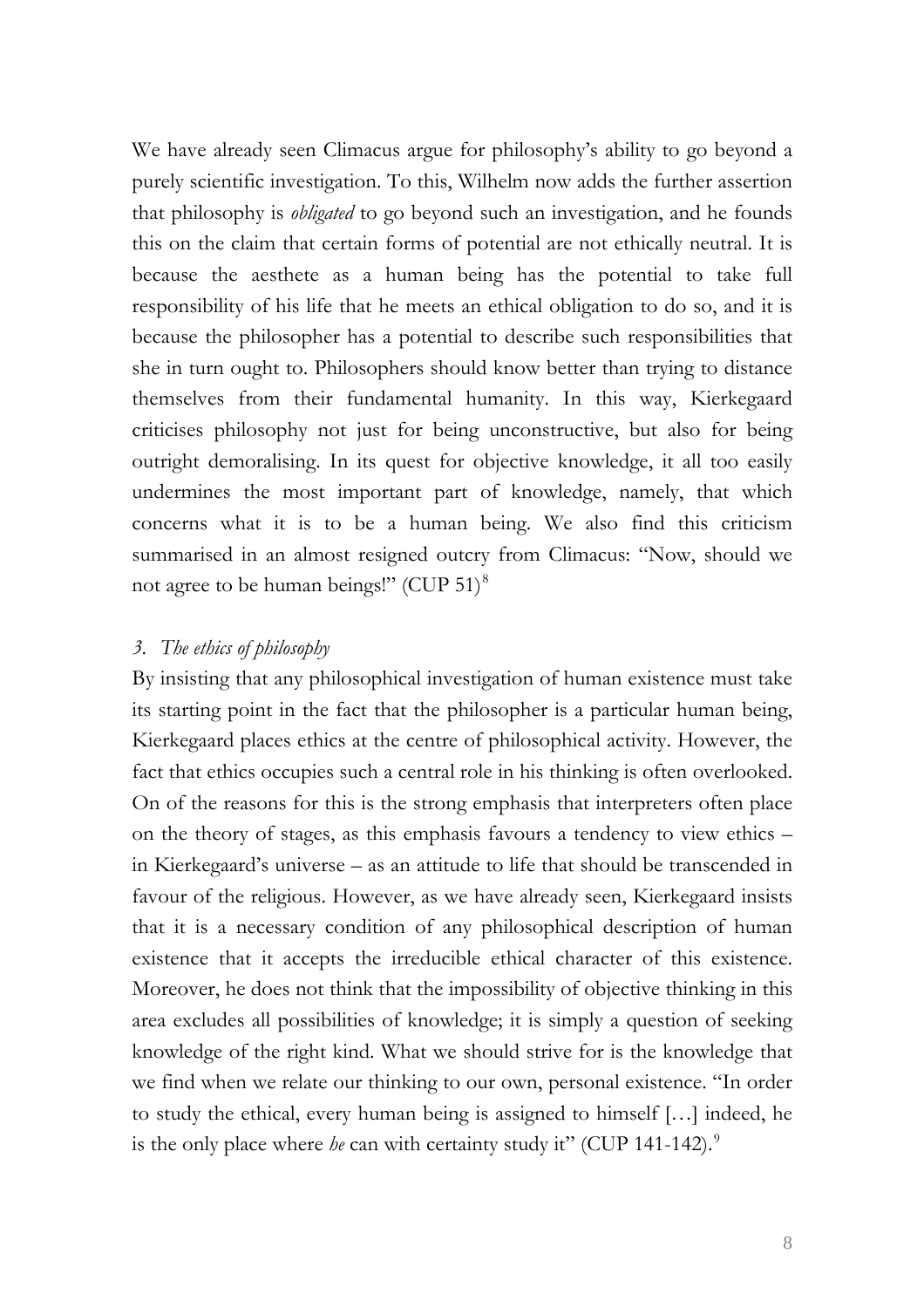The existence of a subject, of a person, of me, raises a question that is essentially practical and ethical, namely the question of 'How should I live my life', and it is the attempt to answer this question objectively that is truly irrational in Kierkegaard's eyes. Ethics is a necessary category for the philosophical investigation of human life because ethics honours the way life always involves questions of action. In order to know how to live, we cannot settle for theoretical knowledge, and ethics reflects this because it is "not only a knowing; it is also a doing that is related to a knowing" (CUP  $160$ ).<sup>[10](#page-18-1)</sup> Moreover, we now begin to see why Kierkegaard uses the concept of *ethics* for the thinking that is concerned with existence – rather than for example that of 'subjectivity'. The very existence of the subject raises the question 'How should I live my life', but this question is essentially an *ethical* question that asks for the categories on which I base my life-choices. The same reason reappears, if we take a closer look at the view of the subject in Kierkegaard's writings. The classical analysis of the nature of the subject can be found in *The Sickness Unto Death*, where the subject is described as a "… a synthesis of the infinite and the finite, of the temporal and the eternal, of freedom and necessity, in short a synthesis" (SUD 13).<sup>[11](#page-18-1)</sup> In the *Postscript*, we find a similar analysis: "what is existence? It is that child of the infinite and the finite, the eternal and temporal, and is therefore continually striving" (CUP 92).<sup>[12](#page-18-1)</sup> Kierkegaard thereby describes the subject as the attempt to reach a synthesis between its given place in life and its freedom, an endeavour to reconcile what the subject *is* with what it may *become*. The very structure of subjectivity raises the question of an ethical ideal

 Furthermore, what a human is, includes not just the individual herself, but also all those people with whom she has some form of relationship, and by introducing the concept of ethics, Kierkegaard thus also draws on more traditional conceptions of ethics as an inter-subjective category. One might say, that the necessary synthesis of the subject may only be realised in so far as she acknowledges how her fate is already bound up with the fate of others, which means that she has to depend on them. As any exercise of freedom, any choice will have some significance for that person's life *with* others the subjective thus also involves the ethical. The reality of the subject already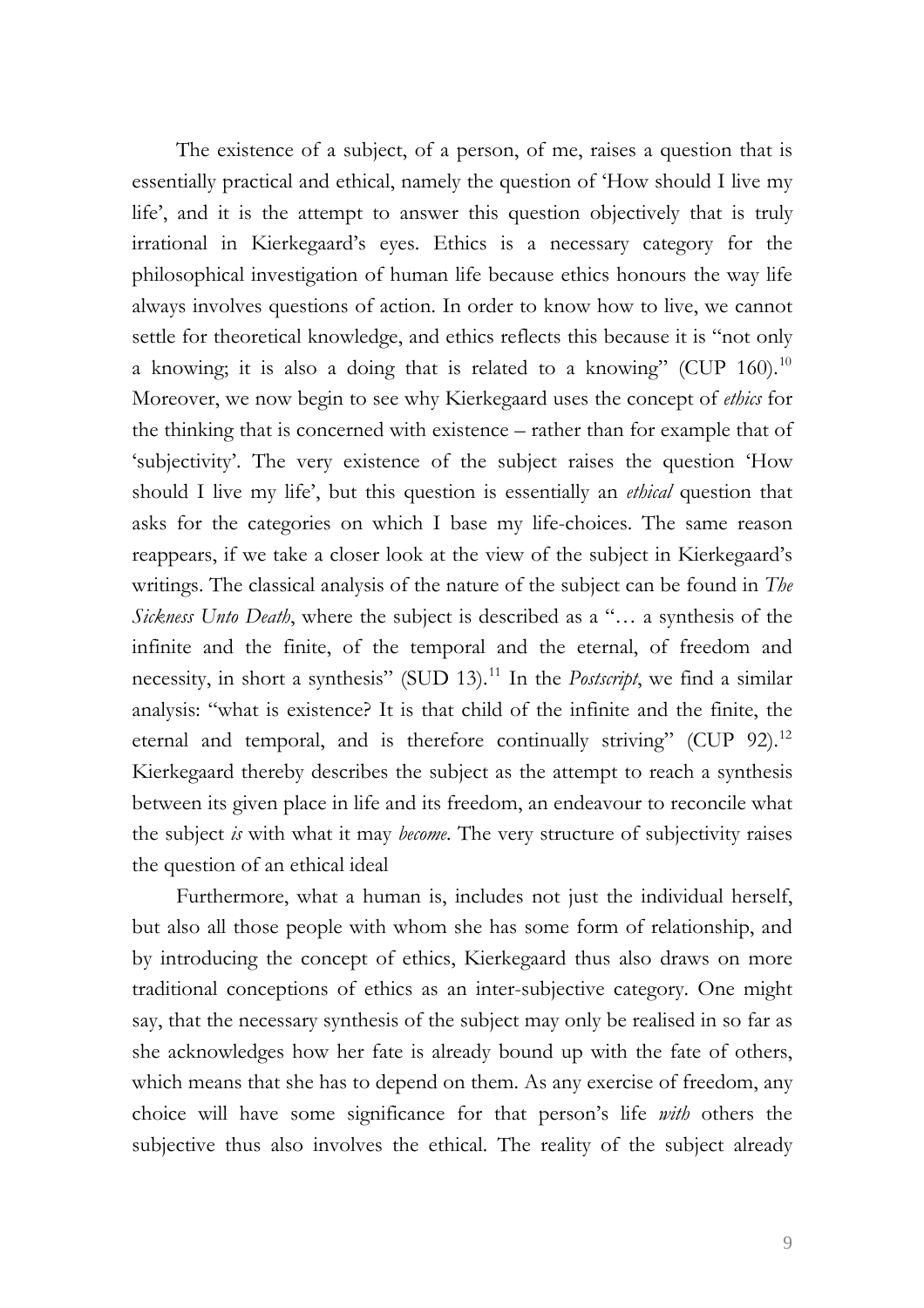involves an entanglement with the reality of other people; an entanglement that shapes her what she is, and her ethical determination means that she must relate to this entanglement, accepting and developing it.<sup>[13](#page-18-1)</sup>

In *Either/Or* Kierkegaard shows the necessity of this interdependence between subjectivity and ethics by showing that the aesthete's attempt at 'objective living' first and foremost results in a lack of ability to relate to other human beings. A's life is unstable because he clings to the idea that humans may lead completely independent lives, and the same problem is exemplified in the description of Johannes' treatment of (not his relationship with) Cordelia. On the other hand, Wilhelm, Kierkegaard's arch-ethicist, primarily chooses to describe himself through his many relationships with other people and his general place in society: Wilhelm is a father, a husband, a judge and a friend of A's. By choosing the concept of ethics as the central concept in his criticism of philosophy, Kierkegaard is trying to show that any true form of subjectivity, any true relationship with oneself (*selvforhold*), may only be realised through a realization of one's life *with* the other. Moreover, this is why any sound philosophical investigation of subjectivity; the type of investigation that Kierkegaard tries to exemplify through the philosophical writings of Johannes Climacus in the *Postscript*, is an ethical investigation.

#### *4. Beyond philosophy*

In Kierkegaard's writings, Climacus thus represents the philosopher that is aware of the limitations inherent in objective thinking. That is, Kierkegaard does not dismiss the possibility of philosophy by any standards; instead, he uses Climacus to exemplify the intimate connection between ethics and any sound philosophical investigation of subjectivity. Nonetheless, I still want to argue that Kierkegaard himself wants to move beyond even such sound philosophy. We get a hint of this if we look at the so-called *revocation* of the *Postscript*. In an appendix to the work, Climacus says that "what I write contains the notice that everything is to be understood in such a way that it is revoked, that the book has not only an end but a revocation to boot" (CUP  $619$ ).<sup>[14](#page-18-1)</sup> The debate about the point of this revocation has sprung to life because of the interpretation put forward by James Conant in "Kierkegaard,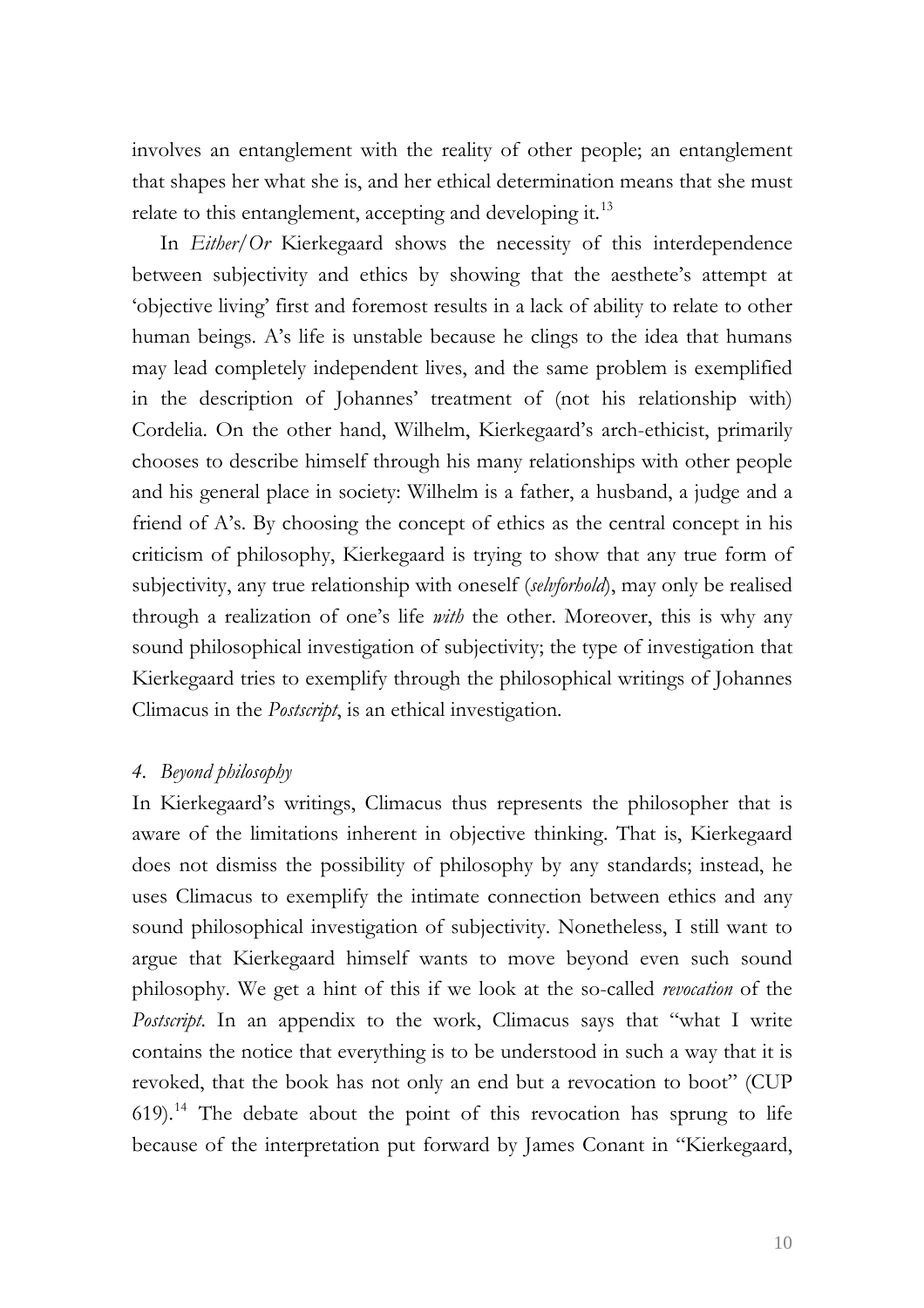Wittgenstein and Nonsense". According to Conant, Kierkegaard's reasons for revoking his work are *philosophical* reasons: Kierkegaard thinks that the philosophical project of Climacus leads to a number of contradictions, which eventually exposes the project as meaningless. According to Conant, when Climacus asks us to disregard the absurdities of speculative philosophy and instead turn to the absurdities of the Christian faith he uses philosophy to create a distinction that we under no circumstances would want to uphold.<sup>[15](#page-18-1)</sup> In this way, the revocation of the *Postscript* comes to express Kierkegaard's general rejection of the possibility of philosophy.[16](#page-18-1) This reading of the *Postscript* mirrors Conant's interpretation of Ludwig Wittgenstein's *Tractatus logico-philosophicus* where Conant claims that when the early Wittgenstein calls the sentences of the *Tractatus* for *meaningless*, he wants to use his own work to show the futility of metaphysics as such. $17$ 

Leaving that discussion aside, I have already argued that Climacus only considers a particular version of philosophy to be pointless without directing his at philosophy *as such*. However, if this is the correct interpretation, then we must be able to locate the reason for his revocation of the *Postscript*  elsewhere.[18](#page-18-1) A likely candidate is Climacus' growing realisation that there is one project, with which even the philosophy that remembers ethics cannot help him, namely the project of changing himself. In writing the *Postscript* and doing philosophy, Climacus hopes to achieve another goal, namely to move closer to a religious form of life. For him, the philosophical activity thus has an external purpose.

"In the isolation of the imaginary construction, the whole book is about myself, simply and solely about myself. […] I now ask: How do I become a Christian? I ask solely for my own sake. Indeed, that is certainly what I am doing or, rather, I have asked about it, for that is indeed the content of the book." (CUP 617-618)<sup>[19](#page-18-1)</sup>

In the introduction to the *Postscript*, he expresses the same question: "How can I, Johannes Climacus, share in the happiness that Christianity promises?" (CUP 15-16).<sup>[20](#page-18-1)</sup> Climacus thus wants to change as a person, but nowhere in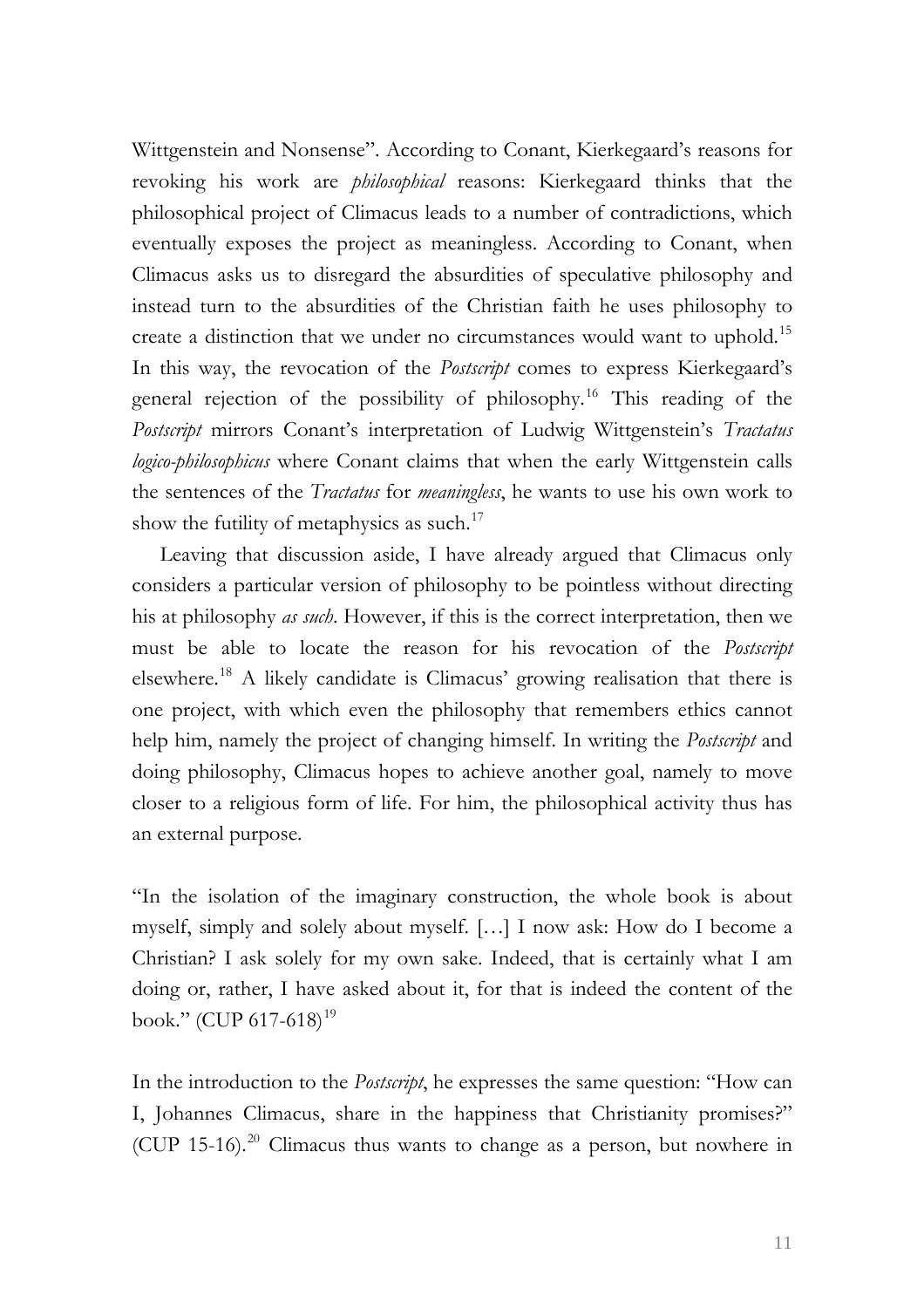the progress of his work do we witness any such change in him, he remains stubbornly the same, ironic character. That is, none of Climacus general reflections on subjectivity and specific reflections on Christianity and its significance for human life makes him religious. I thus find it more reasonable to assume that the *Postscript* is revoked because Climacus – and with him Kierkegaard – realises that even though philosophy can offer us a perspicuous presentation of the structure of human life, it cannot helps us in changing that life, for example in becoming Christians.<sup>[21](#page-18-1)</sup> Moreover, Kierkegaard himself considers this project of changing one's life infinitely more important than any philosophical project one may have. That is, even if the *Postscript* exemplifies true philosophical activity, this is not what Climacus really needs and what Kierkegaard really wants.<sup>[22](#page-18-1)</sup>

However, there is nothing controversial in the conclusion that one may sometimes have subordinate philosophy in favour of other projects in one's life. Is this the only conclusion Kierkegaard wants to reach? No, his goal is somewhat more ambitious, as he wants to present a *philosophical* argument for this submission of philosophy. He has already shown that fruitful philosophy is one that remembers the ethical, but to remember the ethical is to see that your life as a whole raises a pressing demand that philosophical activity is unable to meet.

"Therefore, the ethical wants to prevent every attempt at confusion, such as, for example, wanting *to observe* the world and human beings ethically. That is, to observe ethically cannot be done, because there is only one ethical observing – it is self-observation. *The ethical immediately embraces the single individual with its requirement that he shall exist ethically.*" (CUP 320; my italics)<sup>[23](#page-18-1)</sup>

According to Kierkegaard, any philosophical investigation of the subject will lead me to the ethical and self-investigation. And any such investigation will in turn lead me to the realisation that my life presents me with a task I cannot refuse, a task that must take priority in my life – even when compared to philosophy. What sound philosophy enables me to see is that my primary obligation is to *live*. That Kierkegaard accepts this fundamental insight shows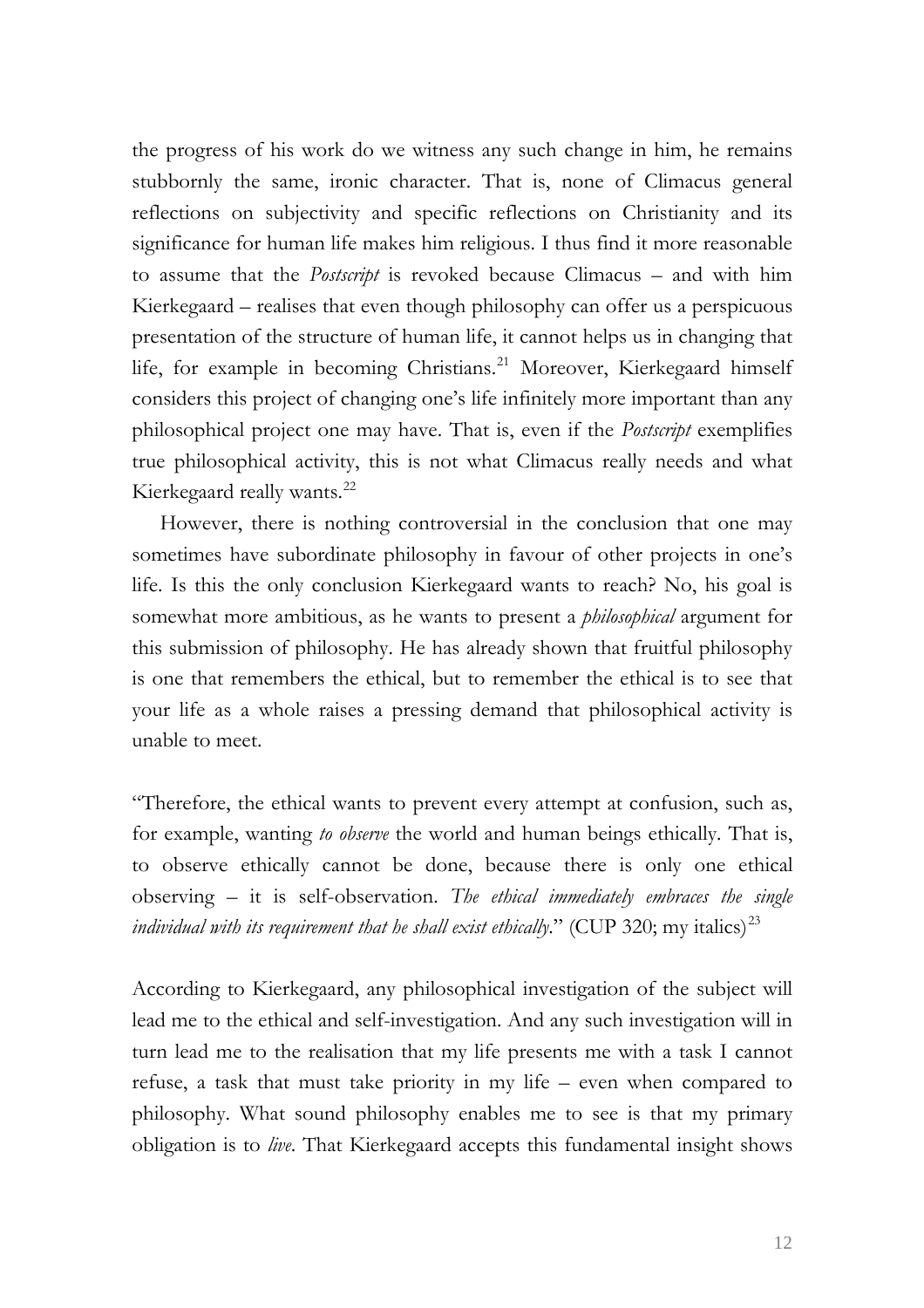in the fact that the major part of his non-pseudonymous works are writings that finds their *raison d'etre* outside philosophical questions, in something far more important for Kierkegaard, namely the task of *edification* ('opbyggelse'). In his collected oeuvre, he thus subordinates philosophy in favour of another, strictly religious project. Kierkegaard does just point out the difference between a true Christianity and version of Christianity that is dominant in Demark at his time, no, in many of the writings that bear his name, he engages in a discussion with the latter in the hope of changing the current. As an author, Kierkegaard is by no means the philosopher that he presents in the shape of Climacus, but this 'sound philosophy' still has a special position in Kierkegaard's writing, as it is able to state the problem – even if it cannot solve it. "*Concluding Postscript* forms […] the turning point in the whole authorship. It poses the *issue*: becoming a Christian" (PV 55), as the author Kierkegaard put it. $^{24}$  $^{24}$  $^{24}$ 

## *5. Kierkegaard versus Wittgenstein on ethics and philosophy*

As noted in the beginning, Ludwig Wittgenstein also emphasises the essentially ethical dimension of philosophy. However, contrary to most interpreters I want to argue that his view of the relationship between ethics and philosophy differs substantially from the one presented by Kierkegaard.<sup>[25](#page-18-1)</sup> To Wittgenstein, philosophy should diagnose and dissolve linguistic misunderstandings and thereby free us from flawed pictures of the world and our experience of it. That is, any philosophical investigation must start from the realisation that philosophy is descriptive, having no special normative status towards the given. "Philosophy may in no way interfere with the actual use of language; it can in the end only describe it. […] It leaves everything as it is".<sup>[26](#page-18-1)</sup> Furthermore, Wittgenstein considers it an important part of philosophical activity that we work to keep these own limitations in view, and in this way, he thinks that philosophy is an activity, which in itself raises ethical demands on its practitioners. In order for philosophy to reach its goal, the untarnished description of reality, it is necessary that we, as a part of philosophy itself, try to identify and eliminate our prejudices – common or personal as they may be. However, this means that for Wittgenstein,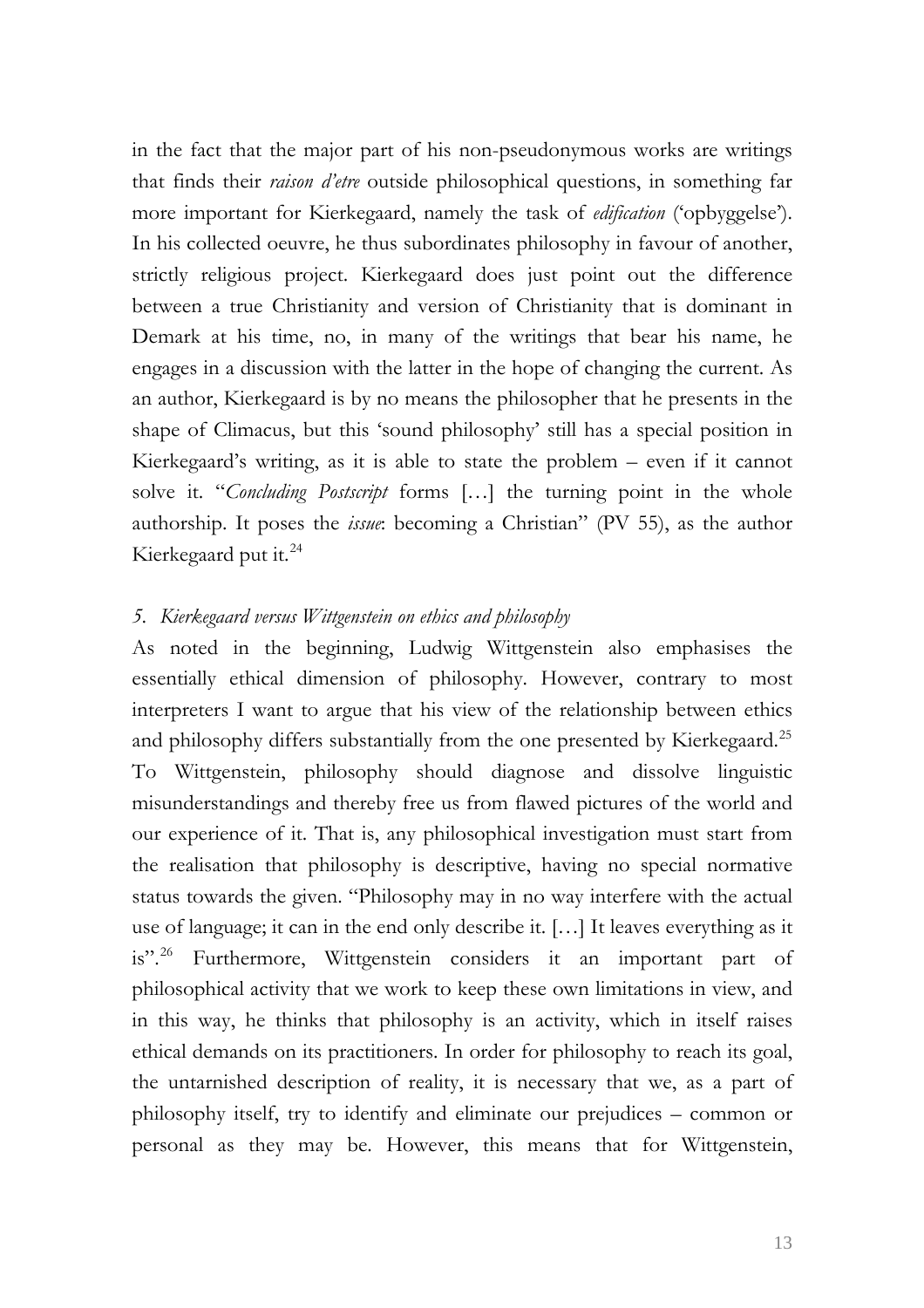philosophy does not present any answers as to what we should *do*. Even though philosophy as an activity has essentially ethical implications, it is not an activity, which necessarily leads us to practical conclusions – for example that we should turn our attention towards our own ethical change. One could put the same point differently by saying that according to Wittgenstein philosophy does not lead us *anywhere*. Instead, philosophy obligates us to push any such practical concerns aside because this is a necessary condition for achieving a true openness towards the world. Our personal projects will all too easily stand in the way of an unbiased investigation.

It is thus possible to argue that Wittgenstein in a certain sense would refuse to call the guiding project of Kierkegaard's writings a *philosophical* one, because Kierkegaard lets his own personal goal determine the direction of his philosophical investigations. Maybe this is what Wittgenstein had in mind when he once remarked that 'Kierkegaard was a saint' – meaning that even though Kierkegaard was an outstanding person he was in fact not a philosopher. Any which way, this may not even pose a problem for Kierkegaard, as I do not think he primarily considers *himself* a philosopher. Both Wittgenstein and Kierkegaard agree that for Kierkegaard philosophy leads us out of philosophy – we ought to use it in order to do something else, namely to become Christians.

Here we find the core of the difference between Kierkegaard and Wittgenstein. Wittgenstein simply does not think that we can stay true to the character of philosophy if we simply use it as a means to something else. In a draft for the preface to *Philosophische Bemerkungen,* he writes:

"Our civilization is characterized by the word progress. Progress is its form, it is not one of its properties that it makes progress. Typically it constructs. Its activity is to construct a more and more complicated structure. And even clarity is only a means to this end & not an end in itself.

For me on the contrary clarity, transparency, is an end in itself.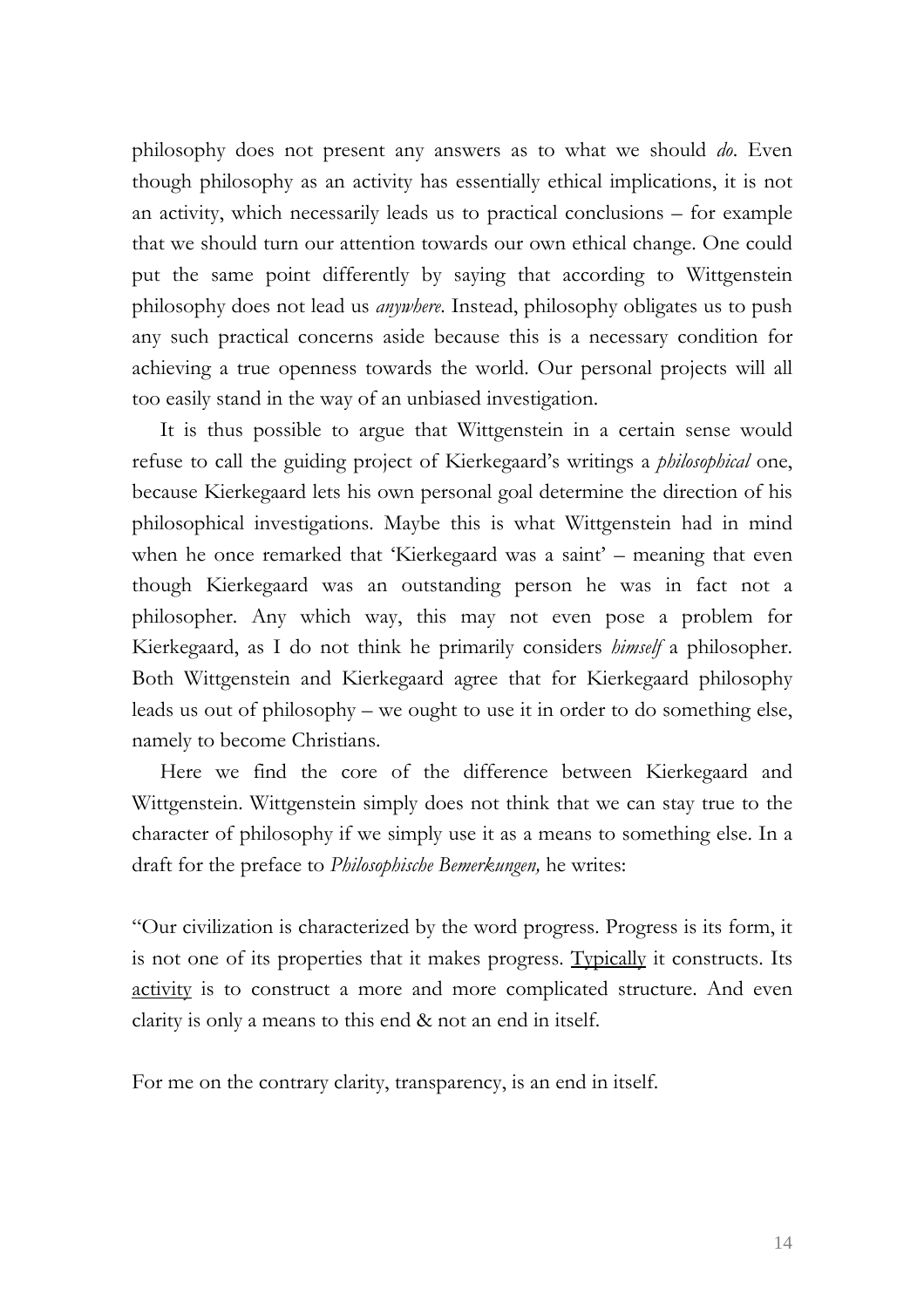I am not interested in erecting a building but in having the foundations of possible buildings transparently before me."[27](#page-18-1)

Wittgenstein here says that what we use philosophy to do, that lies outside of scope of philosophy itself. The only goal of philosophy is a philosophical one, namely clarity, nothing else. Wittgenstein thereby rejects Kierkegaard's *philosophical* argument for turning to ethical and religious concerns – and for that matter any other argument to a similar effect. Kierkegaard, on the contrary, thinks that the clarity philosophy provides only has importance when it is directed towards something else, namely the attempt to be better human beings. What philosophy shows us what is, and what is demand of us that we move beyond philosophy, as Kierkegaard notes in *Works of Love*: "But Christian love abides, and for that very reason it *is* [… ], but something that *is*  cannot be sung about – it must be believed and it must be lived" (WL 8).<sup>[28](#page-18-1)</sup>

# **Bibliography**

Works by Søren Kierkegaard:

- *Afsluttende Uvidenskabelig Efterskrift*, København: Gads Forlag (1846) 2002. (AUE)
- *Concluding Unscientific Postscript to Philosophical Fragments*, translated by Howard W. Hong and Edna H. Hong, Princeton, Princeton University Press (1846) 1980. (CUP)

*Enten-Eller I-II,* København: Gyldendal (1843) 1994. (EE)

*Either/Or*, translated by Howard W. Hong and Edna H. Hong, Princeton, Princeton University Press (1843) 1987. (EO)

*Kjerlighedens Gjerninger*, København: Gyldendal (1847) 1994. (KG)

"Point of View for My Work as an Author" in: *The Point of View* translated by Howard W. Hong and Edna H. Hong, Princeton, Princeton University Press (1959) 1998 (PV).

*Sygdommen til Døden*, København: Gyldendal (1848) 1991. (SD)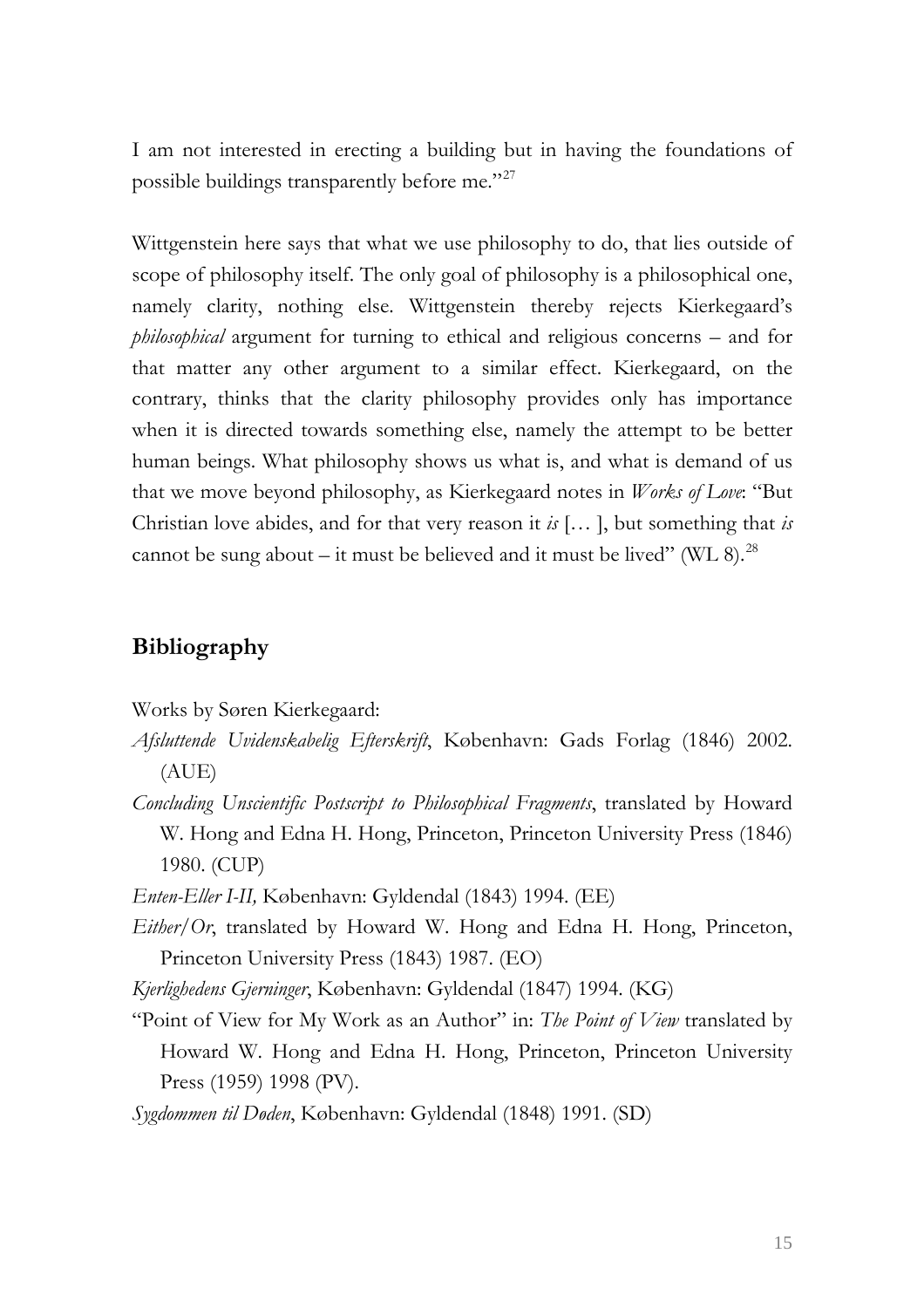- "Synspunktet for min Forfatter-Virksomhed" in: *Om min Forfatter-Virksomhed*, København: Gyldendal (1859) 1963. (SFV)
- *The Sickness Unto Death. A Christian Psychological exposition for Upbuilding and Awakening*, translated by Howard W. Hong and Edna H. Hong, Princeton, Princeton University Press (1849) 1980. (SUD)
- *Works of Love*, translated by Howard W. Hong and Edna H. Hong, Princeton, Princeton University Press (1847) 1995. (WL)

Further literature:

- Conant, James: "Kierkegaard, Wittgenstein and Nonsense" in: *Pursuits of Reason. Essays in Honour of Stanley Cavell*, T. Cohen, P. Guyer og H. Putman (ed.), Lubbock, Texas Tech UP 1993.
- Conant, James: "The Method of the *Tractatus*" in: *From Frege to Wittgenstein. Perspectives in Early Analytical Philosophy*, E.H. Reck (ed.), Oxford: Oxford University Press 2002.
- Creegan, Charles: *Wittgenstein and Kierkegaard. Religion, Individuality and Philosophical Method*, London: Routledge 1989.
- Davenport, John J., and Rudd, Anthony (ed.): *Kierkegaard after MacIntyre. Essays on Freedom, Narrative, and Virtue*, Chicago: Open Court 2001.
- Hutto, D. and Lippitt, J.: "Making Sense of Nonsense: Kierkegaard and Wittgenstein", *Proceedings of the Aristotelian Society* 98:3, 1998.
- Monk, Ray: *Ludwig Wittgenstein. The Duty of a Genius*, London: Vintage 1991.
- Phillips, D.Z.: *Philosophy's cool Place*, London: Cornell University Press 1999.
- Rudd, Anthony: *Kierkegaard and the Limits of the Ethical*, Oxford: Clarendon Press 1993.
- Søltoft, Pia: *Svimmelhedens Etik*, København: Gads Forlag 2000.
- Williams, Bernard: *Ethics and the Limits of Philosophy*, London: Fontana Press (1985) 1993.
- Wittgenstein, Ludwig: *Culture and Value*, revised second edition with English translation, Oxford: Blackwell (1998) 2004.
- Wittgenstein, Ludwig: *Philosophical Investigations*, Oxford: Blackwell (1953) 2001.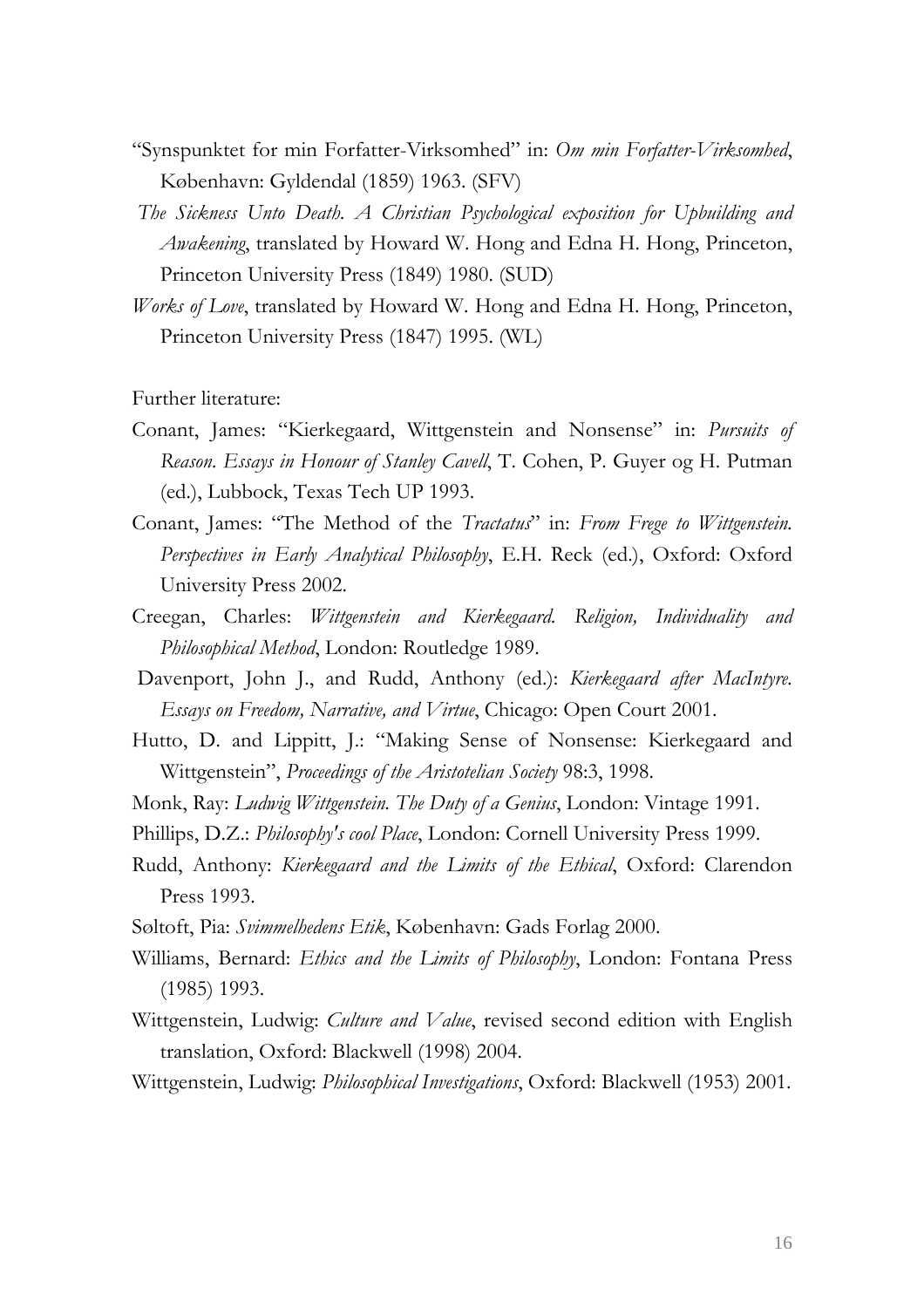"But this positive is precisely the untrue. Sensate certainty is a delusion […]; historical knowledge is an illusion (since it is approximation-knowledge); and the speculative result is a phantom. That is, all of this positive fails to express the state of the knowing subject in existence; hence it pertains to a fictive objective subject, and to mistake oneself for such a subject is to be fooled and to remain fooled. (CUP 81)

Men dette Positive er netop det Usande. Den sandselige Vished er svig (cfr. den græske skepsis …); den historiske Viden er Sandsebedrag (da den er Approximationsviden); og det speculative Resultat er Blendværk. Alt dette Positive udtrykker nemlig ikke det erkjendende Subjekts Tilstand i Existensen, det angaar derfor et fingeret objektivt Subjekt, og at forvexle sig selv med et saadant er at blive og at være narret." (AUE 81)

2 "Om en Mand hele sit liv igjennem kun beskjæftiger sig med Logikken, saa bliver han derfor dog ikke Logikken, existerer derfor selv i andre Categorier" (AUE 92). 3 "Systemet er i en bestandig Vorden" (EE 164).

4

 $\overline{a}$ 

"Medens da det hegelske system i Distraction gaar hen og bliver et Tilværelsens-System, ja, hvad mere er, bliver færdigt, uden at have en Ethik (hvor da Tilværelsen netop har hjemme), saa vil *hiin enfoldigere Philosophie*, der af en Existerende foredrages for Existerende, især fremdrage det Ethiske." (AUE 116; my italics)

Compare this to another remark about Hegel, namely that "…through Hegel a system, the absolute system, was brought to completion – without having an ethics" (CUP 119)  $/$  "…man ved ham fik et System, det absolutte System færdigt – uden at have en Ethik" (AUE 115).

5 "Gift dig, Du vil fortryde det; gift Dig ikke, Du vil ogsaa fortryde det; gift Du eller gift Dig ikke, du vil fortryde begge Dele" (EE I 40).

6

"… Du … har en paafaldende Lighed med Philosophen, om end hans virkelige eller paatagne alvor ville forbyde ham at deeltage i det obligate Opsving, hvori Du forlyster Dig. Spørger man Dig, om Du vil underskrive en Adresse til Kongen, eller om Du vil forene Dig til dette eller hiint goddægtige Øiemed, saa svarer du: 'Høistærede Samtidige! I maa misforstaae mig, jeg er slet ikke med, jeg er ude, jeg er ude som et lille bitte spansk *s*.' Saaledes gaar det ogsaa Philosophen, han er ude, han er ikke med, han sidder og ældes ved at høre paa fortidens Sange, han lytter til Meditationens harmonier." (EE II 161-162) 7

"Jeg har en gyldig fordring ligeoverfor Philosophien, saaledes som Enhver har den… Jeg er Ægtemand, jeg har Børn. Hvad om jeg nu i deres navn spurgte den om, hvad et Menneske har at gjøre i Livet. Du vil maaske smile, i hvert tilfælde vil den philosophiske Ungdom smile ad en Familiefader, og dog mener jeg, at det i Sandhed er et forfærdeligt Argument mod den, hvis den Intet har at svare." (EE II 163)

8 "[…] skulde vi dog ikke være enige om, at være Mennesker!" (AUE 56).

<sup>9</sup> "For at studere det Ethiske, er ethvert Menneske anviist til sig selv. Han selv er i denne Henseende mere end nok, ja, han er det eneste Sted, hvor *han* med Sikkerhed kan studere det" (AUE 132).

<sup>10</sup> "... det Ethiske er jo ikke blot en Viden, det er tillage en Gjøren, der forholder sig til en Viden" (AUE 149

<sup>1 &</sup>quot;Den uendelige Overvægt, som det Logiske ved at være det Objektive har over al tænkning, limiteres igjen derved, at det subjektivt seet er en Hypothese, netop fordi det i Virkelighedens Forstand er ligegyldigt mod Tilværelsen" (AUE 107). See also the following quote: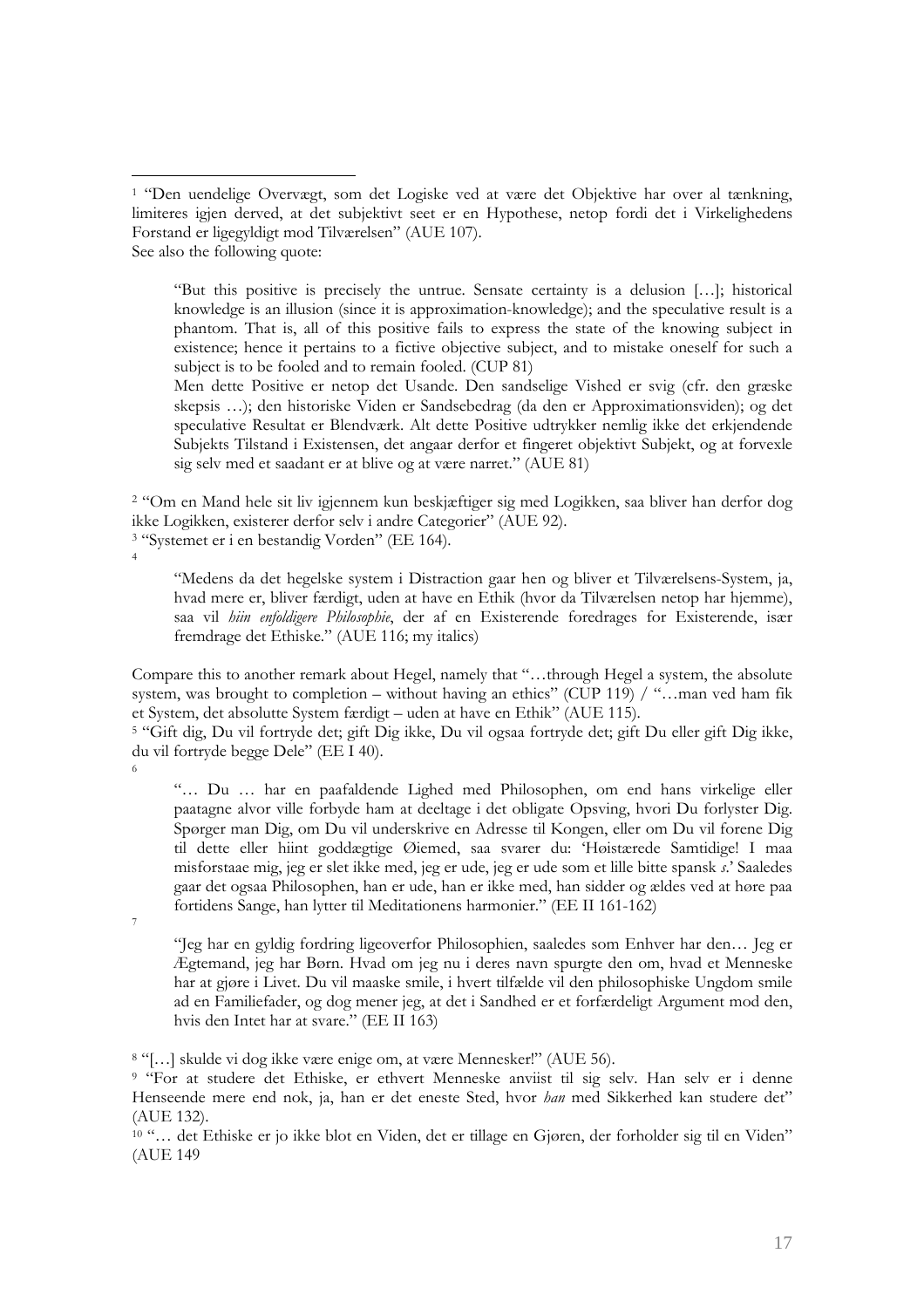11 "… a Synthese af Uendelighed og Endelighed, af det Timelige og det Evige, af Frihed og Nødvendighed, kort en Synthese" (SD 73). 12 "… hvad er Existents? Det er hiint barn, som er avlet af det Uendelige og det Endelige, det Evige

13 See Søltoft: *Svimmelhedens Etik* (Copenhagen: Gads Publishers 2000) p. 273 and Rudd: *Kierkegaard and the Limits of the Ethical* (Oxford: Clarendon Press 1993) p. 24.

14 "[…] Alt skal forstaas saaledes, at det er tilbagekaldt; at Bogen ikke blot har en Slutning, men ovenikjøbet en Tilbagekaldelse" (AUE 562).

15 Conant: "Kierkegaard, Wittgenstein and Nonsense" p. 215 and CUP 495-496.

16 In "Making Sense of Nonsense: Kierkegaard and Wittgenstein", Hutto and Lippett present a convincing criticism of Conant's interpretation of both Wittgenstein and Kierkegaard.

17 Conant develops his interpretation in a number of articles on the Tractatus, for example "The Method of the *Tractatus*".

18 My interpretation is deeply indebted the interpretation found in Phillips' *Philosophy's Cool Place* (London: Cornell University Press 1999) chapter two. 19

"Hele Skriftet drejer sig om i Experimentets afsideshed om mig selv […] jeg spørger nu, hvorledes bliver jeg kristen. Jeg spørger alene for min egen skyld, ja saa vist gjør jeg saa, eller rettere jeg har spurgt derom, thi det er jo Skriftets indhold." (AUE 560)

20 "Ganske simpelt: hvorledes jeg, Johannes Climacus, kan blive deelagtig I den salighed som Christendommen forjætter" (AUE 26).

21 Bernard Williams notes a similar limitation in philosophical activity: "How truthfulness to an existing self or society is to be combined with reflection, self-understanding and criticism is a question that philosophy, itself, cannot answer. It is a question that has to be answered through reflective living", *Ethics and the Limits of Philosophy* p. 200. 22 That even sound philosophy in Kierkegaard's eyes lacks a certain seriousness is for example seen

g. in Climacus' rather funny, but also not very somewhat parodical description of how he got the idea to write *Philosophical Fragments* and the *Postscript*:

"It is now about four years since the idea came to me of wanting to try my hand as an author. I remember it very clearly. It was on Sunday; yes, correct, it was a Sunday afternoon. As usual, I was sitting outside the café in Frederiksberg gardens, that wonderful garden which for the child was the enchanted land where the king lived with the queen, that lovely garden which for the youth was a pleasant diversion in the happy gaiety of the populace, that friendly garden which for the adult is so cozy in its wistful elevation above the world and what belongs to the world, that garden where even the envied glory of royalty is what it indeed is out there – a queen's recollection of her late lord. There as usual I sat and smoked my cigar." (CUP 185)

"Det er vel nu en fire Aar siden, at jeg fik det Indfald at ville forsøge mig som Forfatter. Jeg husker det ganske tydeligt, det var en Søndag, ganske rigtig, ja, det var en Søndag-Eftermiddag, jeg sad som sædvanlig ude hos Conditoren i Frederiksberg Have, hiin vidunderlige Have, der for Barnet var Trylleriets Land, hvor Kongen boede med Dronningen, hiin dejlige Have, der for Yndlingen var den lykkelige Adspredelse i Folkets glade Lystighed; hiin venlige Have, der nu for den Ældre er saa hjemligt i veemodig Opløftelse over Verden og hvad Verdens er, hvor selv Kongeværdighedens misundte Herlighed er hvad den jo er derude, en Dronnings Erindring af sin afdøde Herre; der sad jeg, som sædvanlig, og røg min Cigar." (AUE 170-1)

 $23$ 

 $\overline{a}$ 

"Det Ethiske vil derfor forhindre ethvert Confusions-Forsøg, som f. Ex. ethisk at ville *betragte* Verden og Menneskene. Ethisk at betragte lader sig nemlig ikke gjøre, thi der er kun een

og det Timelige, og derfor er bestandigt stræbende" (AUE 91).